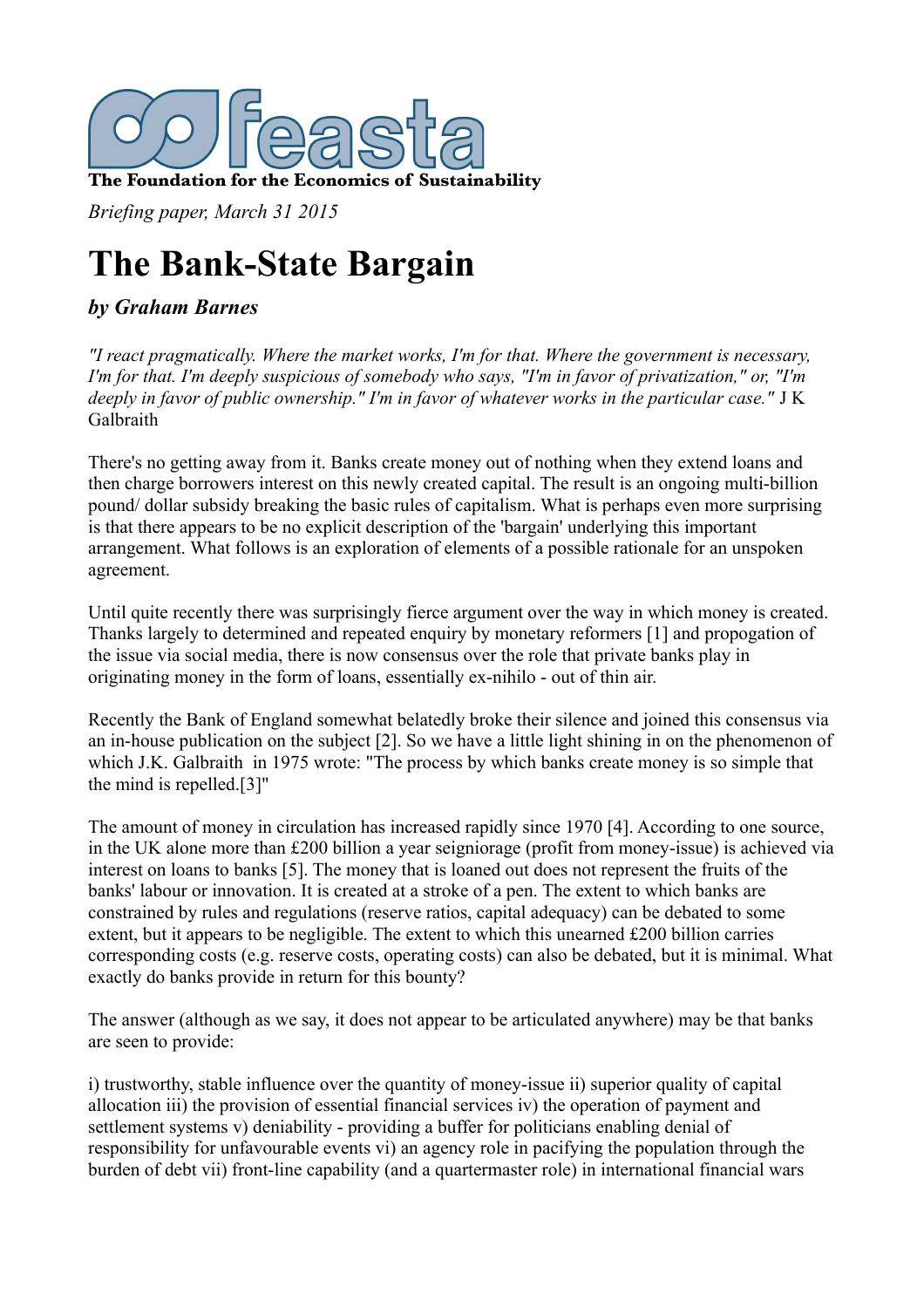We can look at these briefly in turn ....

The Quantity of Money, in orthodox economics, is moderated by the price of money - the interest rate. The base rate determines a floor to the price, and the private banks in turn 'mark up' the interest rate according to the risks they perceive on a particular loan and the demand for money. This 'money market' narrative has never adequately described the real world. Even neoliberal economists recognise 'market failure' in this area, and have been content to support state intervention in the form of Quantitative Easing. (A likely fruitless sidetrip is possible here, so we will content ourselves with the observation that QE is preferred to so-called helicopter money because - the argument is - it can be 'unwound'[6]. In other words the troubled assets/ bonds bought, releasing money into circulation, can be sold at a later date removing that circulating money. Of course the price achieved is irrelevant.)

So if it is widely accepted that private money-issue left to its own devices causes crises that need periodic intervention, exactly what role in the private/ public mix does it play? Each round of regulatory measures aims to reduce the frequency and severity of crises but never does. It is as if the errant son is regularly forgiven and put back in charge of the shop after each bailout with minor changes to his groundrules. Such indulgent treatment makes him progressively cavalier about his behaviour. He knows whatever he does will be forgiven, and after a short period of public penitence resumes business (and bonuses) as normal.

The Quality of Capital Allocation is just as problematic. The assessment of risk is faulty - to the extent that interest rates achieved are more a measure of insider status than assessed risk. This preferenced access to capital reserved for friends of the casino has unfortunate side effects, including the taking out of innovative start-ups by less effective incumbents with better access to capital via leveraged buyouts. Worse still, there is no national (or planetary) strategic guidance over capital allocation. The banks are implicitly trusted to be the proxies of the market and to allocate funds 'efficiently'. Unfortunately their idea of efficiency will likely result in a dead planet for our grandchildren. Maybe the 'free market' can be safely trusted to produce all the things we dont need but for the stuff-of-life market failure is the norm - failure in terms of socially unacceptable outcomes.

The Quantity and Quality of capital allocation as credit can be (and is) articulated as part of the neoliberal narrative - the superiority of profit-motivated decision making, the inability of governments to 'spot winners', the highlighted failures of public procurement projects.

It is true of course that core financial services are vital. Producers need to insure against events and hedge risks. But most of our over-financialised economy is betting on other peoples risks rather than insuring our own. The resulting market in derivatives is so complex that no-one knows where the risks actually lie should the bets need to be unwound. This inherent uncertainty, which cannot be resolved except through a crash, results in a political inability to let businesses fold. The financial services industry is too interconnected to fail, and politicians dont want to take the risk of triggering a crash on their watch. It might be containable but it might not. No-one knows. Essential financial services should be provided via a stripped down version of the sector. We have, through sins of omission, allowed the real economy to be relegated to a corner of the casino.

There are many inter bank payment and settlement systems enabling national and international funds transfer, interlinking ATM networks and so on. They are run by a variety of bank consortia and co-operatives and enable a range of valuable personal and corporate services. These valuable services act as a sort of 'human shield' for the casino extremists. There is no reason that their function could not be provided by neutral 'outsider' or public service networks but it has to be accepted that this level of corporate re-engineering is not likely to be attempted. The complexity of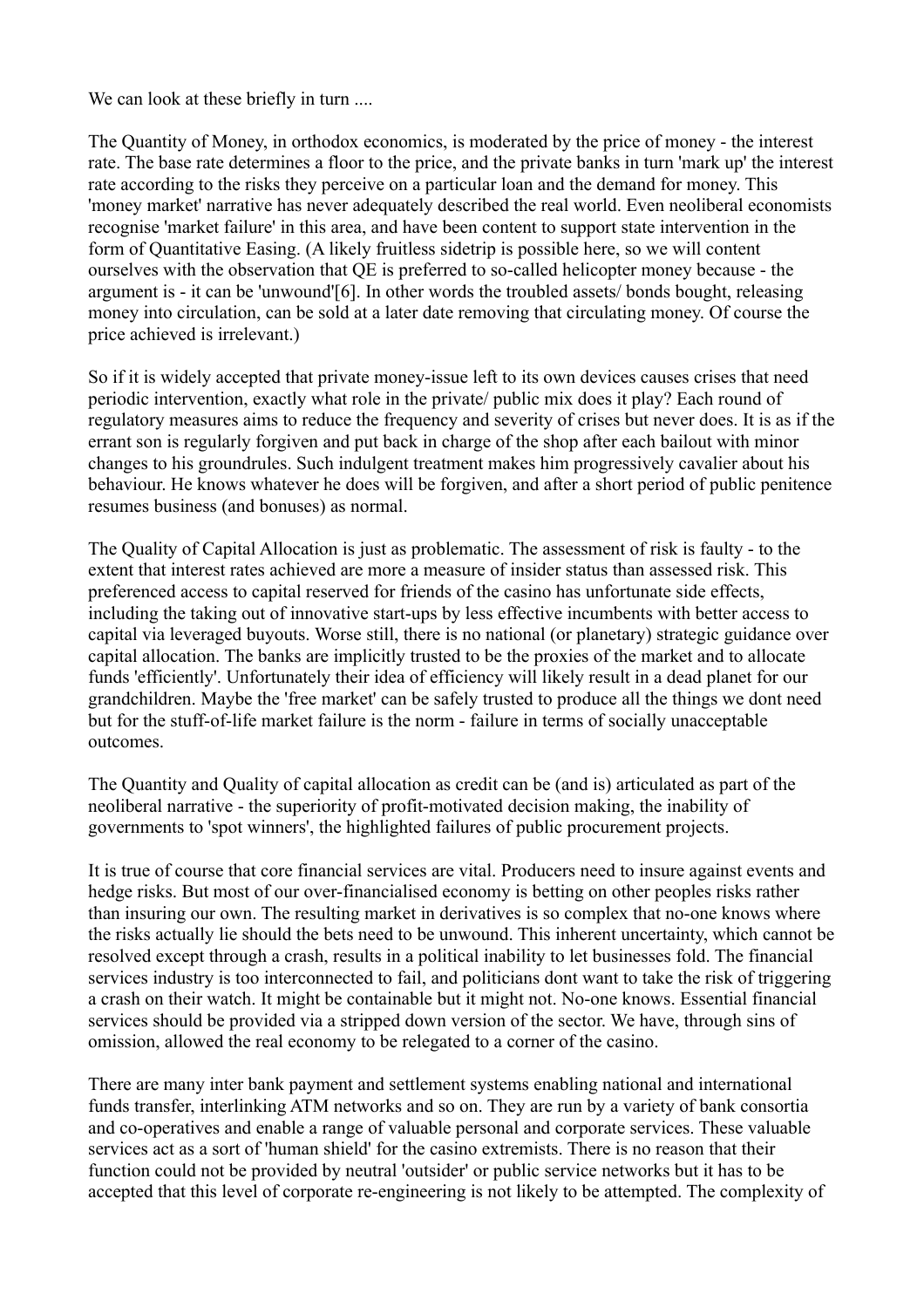interconnection, though, adds to the uncertainty surrounding any domino-collapse scenarios, and contributes to the general market failure of the banking sector. The uncertainty, which is often cultivated by the banks themselves when crisis threatens deprives the banks of that divine right of capitalism - the right to fail.

The importance of core financial services and payment systems is emphasised in the prevailing narrative, but these are presented as inseparable from banking per se. Arguably the dismantling of barriers to functional diversity (like Glass Steagall) have facilitated the 'complexification' and loss of resilience of modern banking, in the process creating the uncertainty that governments find it so hard to confront.

Of course, for politicians the idea of the free market is immensely attractive. The 'invisible hand' of the market works away, automatically allocating resources where they are best used and encouraging competition so that progress is guaranteed. That's the theory. And none of it calls for any difficult value judgements. If things go wrong it was nothing to do with decisions they made because they didn't make any. Unfortunately free markets don't exist and the idea that if we tweak the regulations right we can get them to is to deceive ourselves. As Galbraith says in the quote at the beginning of this article we have to be more pragmatic about intervention. A good rubric would be 'if it doesn't really matter leave it to the market'. And money really matters.

In a previous article [7] I argued that there are three fundamental problems with mainstream money - the misallocation of capital referred to earlier, the impact of interest-based debt and the monetisation of everything. Certainly the level of debt and the interest burden taken on by the current generation is grinding it down and acting as a drag on the economy. We can be forgiven for imagining that the resulting pacification is not entirely unwelcome to the 1%. To Orwell's Prolefeed [8] we can add debt burden debilitation. After earning enough to service our debts (and our childrens) we may not want to do more than sit down on the sofa with a Big Mac and Eastenders. No energy for activism? Shame.

Finally, perhaps the most distasteful part of this unstated bargain is the role the banks play as the front line troops and quartermasters in financial wars. Alongside the use of drones, financial war is perhaps the favourite modern flavour of conflict. The bodies of victims are not so obviously visible. Wars may be national, like the measures being taken against Russia and Iran, or (shock-horror) class-based like the austerity wars of the Eurpean periphery. In either case banks act on the front line, taking measures which match the prevailing ideology and providing to some extent the 'deniability layer' for politicians. It's nothing personal. James Rickards and others have written in some detail about this aspect of the financial system and the likely currency wars of the future. The amoral mindset required to be a diligent financial foot-soldier of the prevailing neoliberal truth is arguably a key factor in the degradation of modern banking. The moral vacuum gradually being uncovered represents a key element of the Deprecated Domain [9] - a driving force for us to design better money-forms than the one currently imposed on us.

These last three aspects - deniability, debt-peonage-management and financial warmongering represent the real 'value for money' that justifies the multi-billion subsidy provided to the banking fraternity via debt-interest. Because these elements of the bargain are not publicly recognised, and for obvious reasons will not be, they cannot be easily attacked. It is for this reason that I believe policy change with respect to money-issue will not be achieved, no matter how compelling the case.

#### **Conclusion**

Galbraith was right. Governments should be more pragmatic. Politicians should stop hiding behind the skirts of 'the market' and make some judgement calls. Their decisions can be influenced by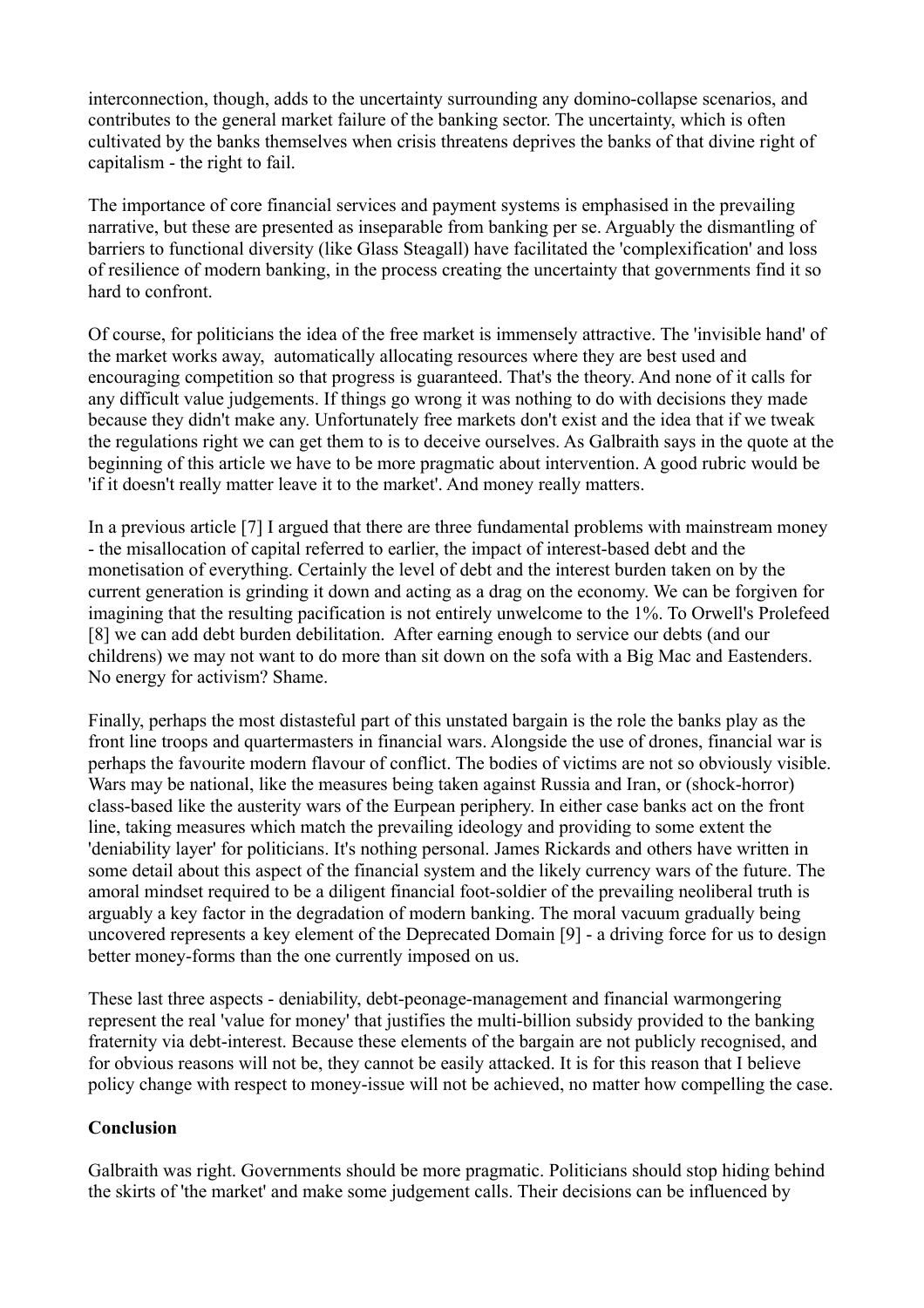quantitative analyses including economic indicators expressed in money terms. But they must reflect the fact that many of the most important things in life cannot be easily quantified, and must recognise that reducing everything to numbers leads to faulty decision-making. There is more to people, natural resources and land than a 'Natural Capital' formulation expressed in money terms.

Some of the elements of the bank-state bargain are already under attack from 'disruptive' digital developments and we can expect banking and financial services to be progressively reinvented, over time. But the neoliberal hold over private money-issue policy and its inherent banking-subsidy is secure. Certainly, mainstream media buy-in to the neoliberal narrative supports this intransigence, but the main factor is the hidden services provided to pseudo-democratic government. Without the deniability cloak, governments would be less able to claim that they were at the mercy of 'events dear boy' [10]; a less debt-burdened population would have more time and energy to reflect and question; and the loss of a financial warmongering capability would strike at the heart of the fascist state-corporate nexus. None of these outcomes is desired by TPTB.

Progress in relieving the 'externalities' associated with the beloved free market, such as the premature demise of planet earth, must therefore come from disruptive alternative projects. Some of these will be profit-oriented - so be it; increasingly as understanding and practice develop side by side, they will be commons-based or co-operative. In that context money can be 'design[ed] to serve desirable interests of cooperative users inhabiting a different monetary world' [11]. And we may see, gradually, 'the exodus from proprietary money' [11]. As @ChrisCook and others have said, we need banking but we don't need banks, at least not banks like this.

### **Endnotes**

[1]: How Banks Create Money - Positive Money http://www.positivemoney.org/how-moneyworks/how-banks-create-money/

[2]: Money creation in the modern economy - Bank of England

http://www.bankofengland.co.uk/publications/Documents/quarterlybulletin/2014/qb14q1prerel easemoneycreation.pdf

[3]: John Kenneth Galbraith, Money: Whence it came, Where it Went p. 29.

[4]: see for example: http://www.safehaven.com/article/8030/composition-of-the-us-money-supply http://ieconomics.com/uk-money-supply-m3

[5]: In their seminal publication Creating New Money (1997) Huber and Robertson estimated the gains possible through reclaiming seignorage from UK banks at GBP 49 billion - equivalent at the time to 15% of total UK tax take. The GBP 200 billion + figure is NEF's updated calculation for 2012. Similar (1997) figures for % of tax take were 19% for Japan and between 4 and 6% for USA, Germany, Eurozone.

[6]: see Andrea Leadsom's contribution to UK parliamentary debate on money creation as summarised (and responded to) by Positive Money:

http://www.positivemoney.org/2014/11/sovereign-money-response-andrea-leadsom-economi csecretary-treasury/

[7]: The Mainstream Money Mess: http://www.feasta.org/2015/02/02/the-mainstream-money-messthree-aspects-and-what-they-mean-for-new-money-forms/ [8]:

http://en.wikipedia.org/wiki/Prolefeed

[9]: The Deprecated Domain: the pros and cons of designed exclusion

http://www.feasta.org/2014/07/10/the-deprecated-domain-the-pros-and-cons-of-designed-exclusion/

[10]: As Harold Macmillan may have never said: http://en.wikiquote.org/wiki/Harold\_Macmillan

[11]: http://www.dyndy.net/2011/08/our-future-our-money-the-design-of-currency-systems/